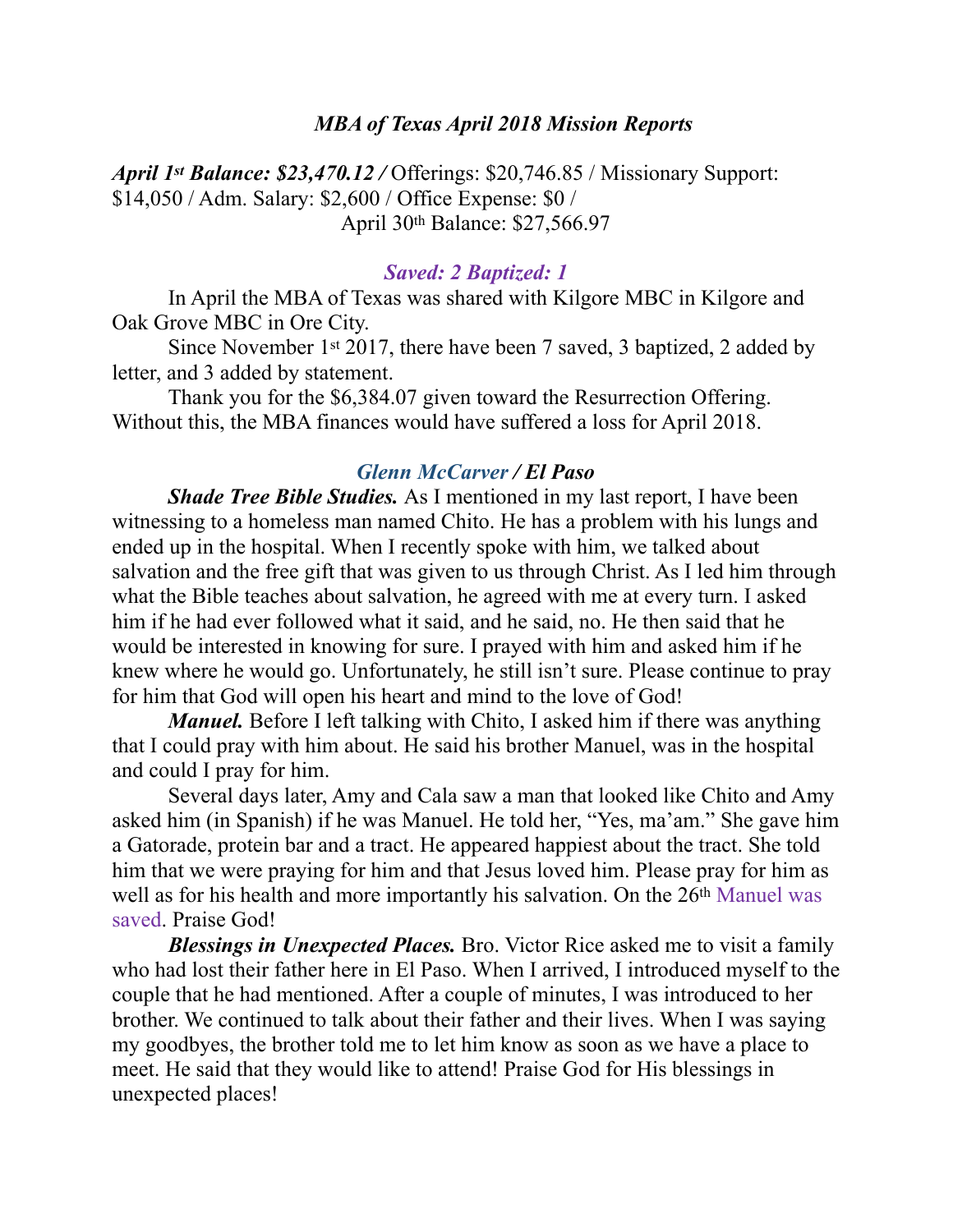# *David Smith/ Lifeline BC/ Mansfield*

*One Baptized:* On Easter Sunday we baptized one precious young lady named Gabby, 13 years old. Praise God for her obedience to the Lord.

*\$500 gift for Lifeline:* Last week a dear couple, friends of ours in Garland, sent us a check for \$500. We were so excited that we could invest it in our summer campaign.

 *40 Days of Prayer Campaign in June:* We are looking forward with great anticipation that our 40 days of prayer campaign will move our people closer to the Lord and help each of us to experience true spiritual breakthroughs in winning people to Christ, discipling new believers, and seeing God work marvelously in changing people's lives.

*Prayer Requests:* 1. Pray for more souls to be saved. 2. Pray for more guests to come. 3. Pray our church group will be reaching out more effectively into their neighborhood. 4. Pray for a church van. 5. Pray for God to help us multiply our small groups.

*Stats:* Lifeline BC had 1 saved, and 1 baptized. We averaged 20 in MW and 7 in small groups. Our offering was \$2,347, with \$200 given to missions, and \$650 paid on rent.

*Facebook Livestreaming every Sunday:* Bro. Mike is doing an awesome job getting us online with the gospel. We have had over 180 views on one Sunday morning from all over the world. Praise God for this opportunity to reach people.

*\$10,000 Special Offering:* Last week I received an envelope in the mail with a cashier's check for \$10,000. Wow! God is amazing. He surprises me more and more with His great providence. We will be starting our Land & Building Development Fund. What a fantastic Beginning.

## *Steven Haney/ MBSF Director/ Texas Tech. U. Lubbock*

 This month has gone well for us. Since midterms had let up we have had most of our students making it back to the bible studies and to church services. We averaged 4 students and have gotten to see them get interested in several studies that we are going through both at church and school. They have also had more time to come to the Sunday meals that we provide at our house and it's been a great time of fellowship.

 This next month, due to finals and the end of the spring semester, we will only have bible studies on the first two Mondays. After that the students will head home and the campus will pretty much shut down, at least the portions that are open to non-students. We serve an amazing God and several of our students have been talking to some friends and asking prayer for them so it's not outside the realm of possibility that we could still get the opportunity to have new students at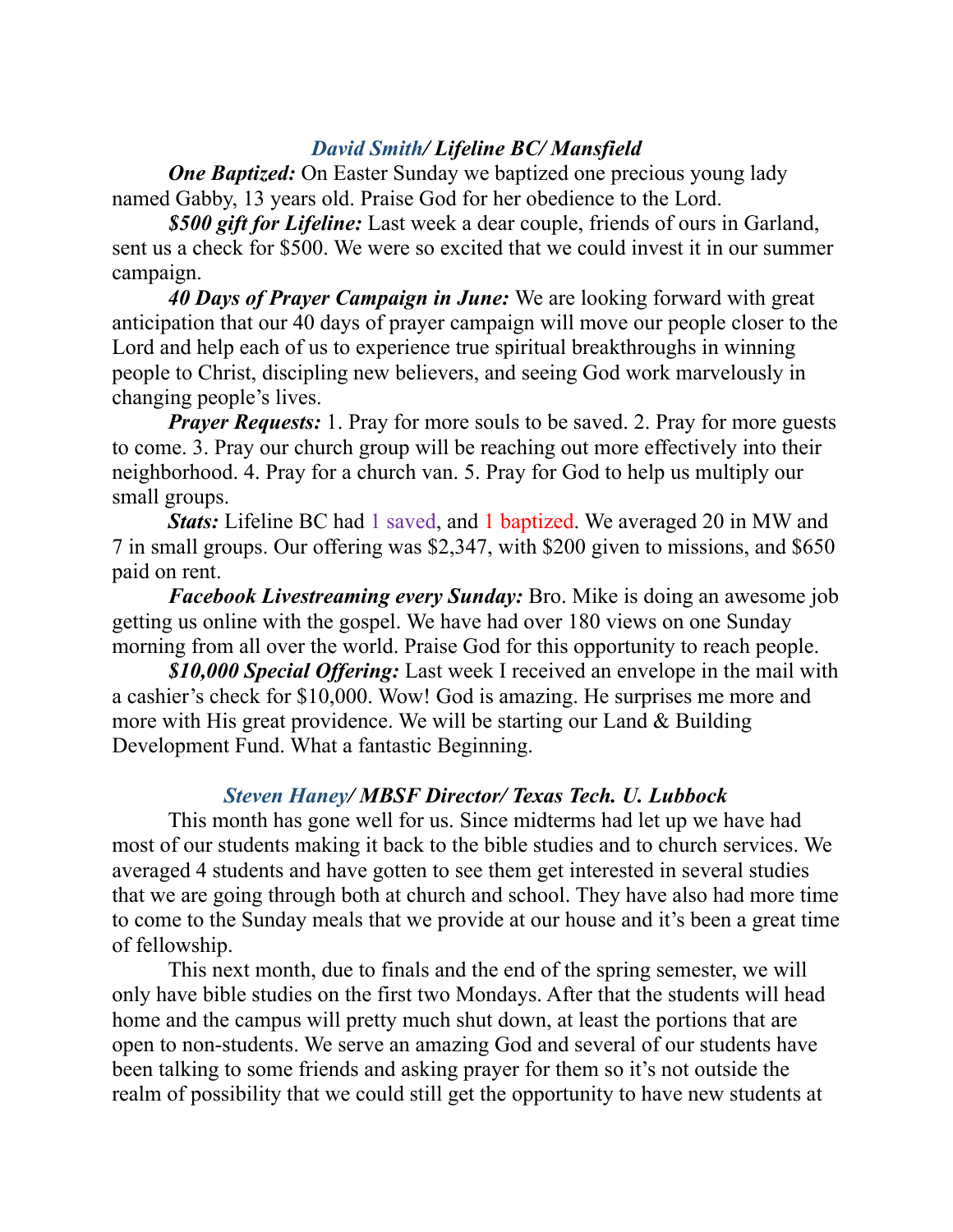our last couple of bible studies. Please pray for us during this next month that we will be able to see God work in the lives of these students and that they will take the opportunities to step out and impact others for Christ.

 We are gracious for each offering and each opportunity to present the work of MBSF to the churches of the MBA of Texas. We are still looking for more monthly supporters to enable me to be able to be on campus full time and to be able to support the acquisition of a property close to campus. Please pray that churches will be receptive to this ministry and its need and will step out in faith to partner with us in this. I have a great desire to have more time to spend on campus throughout the week days to build relationships with students face to face and need the help of the churches to accomplish this. Our colleges are not a lost cause as long as those who still claim the name of Christ will stand and push forward for Him on these campuses. Thank you all for your support and prayers and if anyone wants more information I can be reached at (903) 722-1545 through calling or texting or email me at [s\\_haneymbsf@outlook.com.](mailto:s_haneymbsf@outlook.com) Thank you and God bless!

## *Victor Rice/ Shiloh MBC/ San Antonio*

 We are giving thanks for prayers and support from our brothers and sisters in Christ. During the month of April we have seen many things in the work as much illness hit due to crazy weather. Sis. Montez's dad passed away in El Paso. Being she also has a brother and sister in El Paso, I had Bro. Glenn McCarver meet them to have new contacts for the work in El Paso.

 We hosted an outreach for the community with Sis. Heather Smith with HRS ministries from Northside BC in Snyder to sing and have a BBQ. We handed out over 200 invites and only 2 came from Floresville and our members. We did have six join us for the BBQ afterwards. We also had one of our sisters that has COPD suffer with illness where her oxygen count was very low and in grave danger, but is coming back around after 3 weeks of treatment and much answered prayer.

*Stats:* Our averages in April were 13 in SS; 18 in MW; 17 in EW; and 15 on WE. Our offering was \$3,173, with \$307.02 given to missions and \$1,200 paid on rent.

 We closed the month by attending the Southwest Ladies Aux. in Andrews, where we heard a great message and had great fellowship. Praise God for all He does.

### *Cory Page/ Disciple Life BC/ Austin*

 April was a good month. We started the month by turning Easter into an associational fellowship. We combined services with Faith MBC in Round Rock, then had afternoon egg hunts with the Estes family. It is a blessing to have such good friends so close. Combining our services helped our house church experience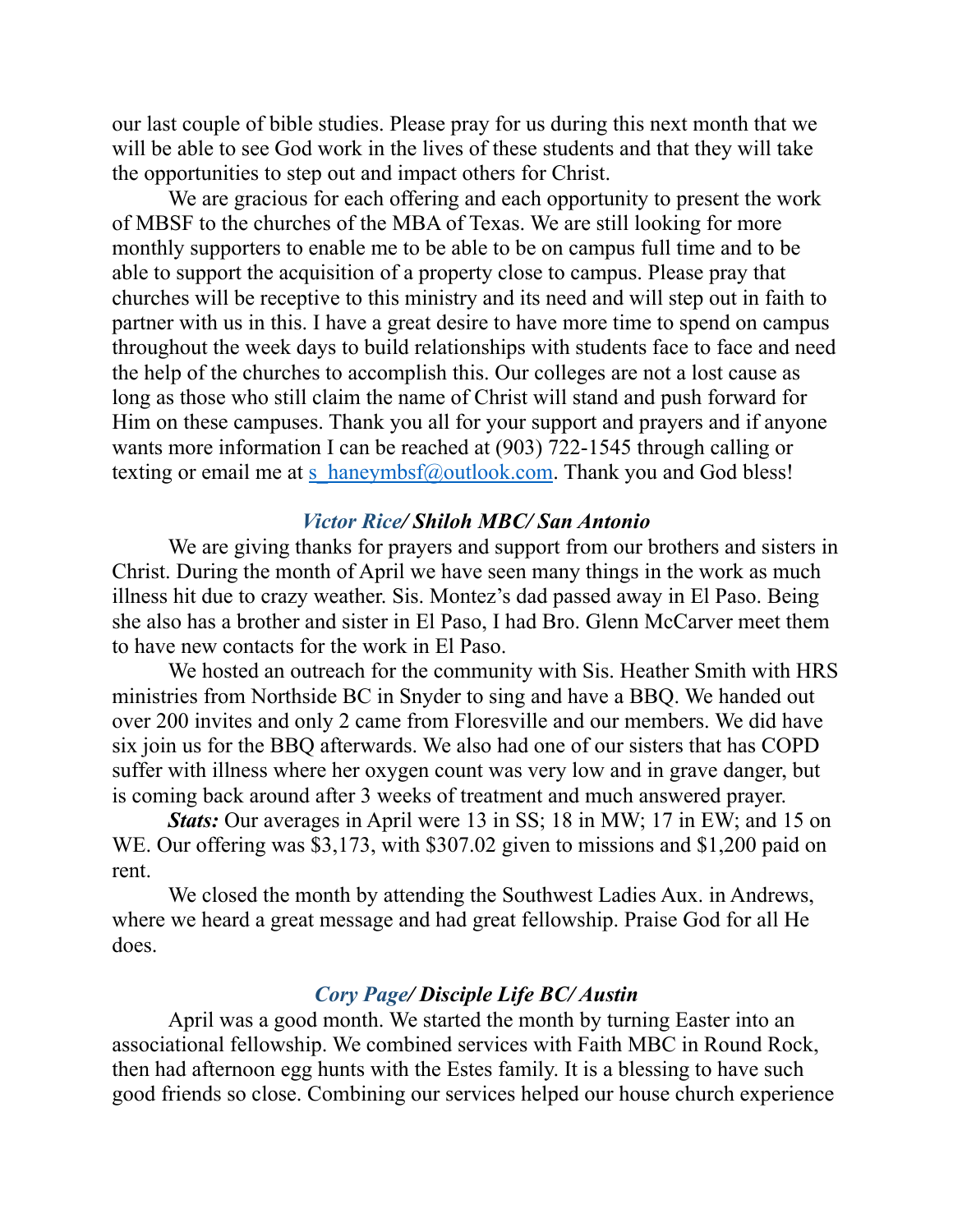a more traditional Easter feeling.

 The most exciting story of the month is about Alex. He attends a Disciple Life bible study. He is a Ukrainian who encountered some American missionaries before coming here. Even though he has yet to attend a church service, he is committing over \$200 a month to missions in the Ukraine and wants help finding whom to support. God is moving in this man's heart and good things are on the way!

 Our attendance is steady at 15, but others are beginning to express more interest in coming on Sunday. Pray for these many contacts. Thanks to all who prayed for my daughter Lois. She contracted a virus that led to pneumonia and spent a night in the hospital. Praise God, she is bouncing back quickly. God is taking care of us.

# *Leland Acker/ Life Point BC/ Early*

*Attendance:* April was a blessed month at Life Point BC in Early. We saw an increase in attendance and offering, and we saw massive progress on the new building.

 The averages for Life Point BC were 19 in SS; 23 in MW; with 12 in Bible Studies. Our offering was \$2,391.62, with \$300 paid on rent, and \$300 given to missions.

*Building Progress:* During April, we completed the installation of the air conditioning systems, made progress toward completing the installation of the ceiling and lighting fixtures, and saw the beginning of the construction of the parking lot.

*Building Need:* The down side to the progress on the building is that we have depleted our building fund. We still need approximately \$5,400 to go toward plumbing installation, and we still need funds for sanctuary seating and flooring. God will provide, and we trust that we will be in the building this summer.

*Futuristic:* There are other exciting things developing on a Spiritual level, but I cannot make them public yet. Just know that in the coming months, I'll be able to report some decisions that have been made for the Lord. Thank you for your prayers and support.

# *Donald Trussell/ Hill Country MBC/ Kerrville*

 Our outside Bible study numbers were up because the ladies began meeting again. The ladies were all glad to get together once again. Please pray that they can reach a lost woman named Tammy, who they've been trying to get to attend.

*Friend Day:* We had our first annual "Friend Day" on the 1<sup>st</sup>, but the turnout wasn't exactly what we expected because some of the people who had pledged to be there came down with the stomach flu! We did have a good Easter breakfast